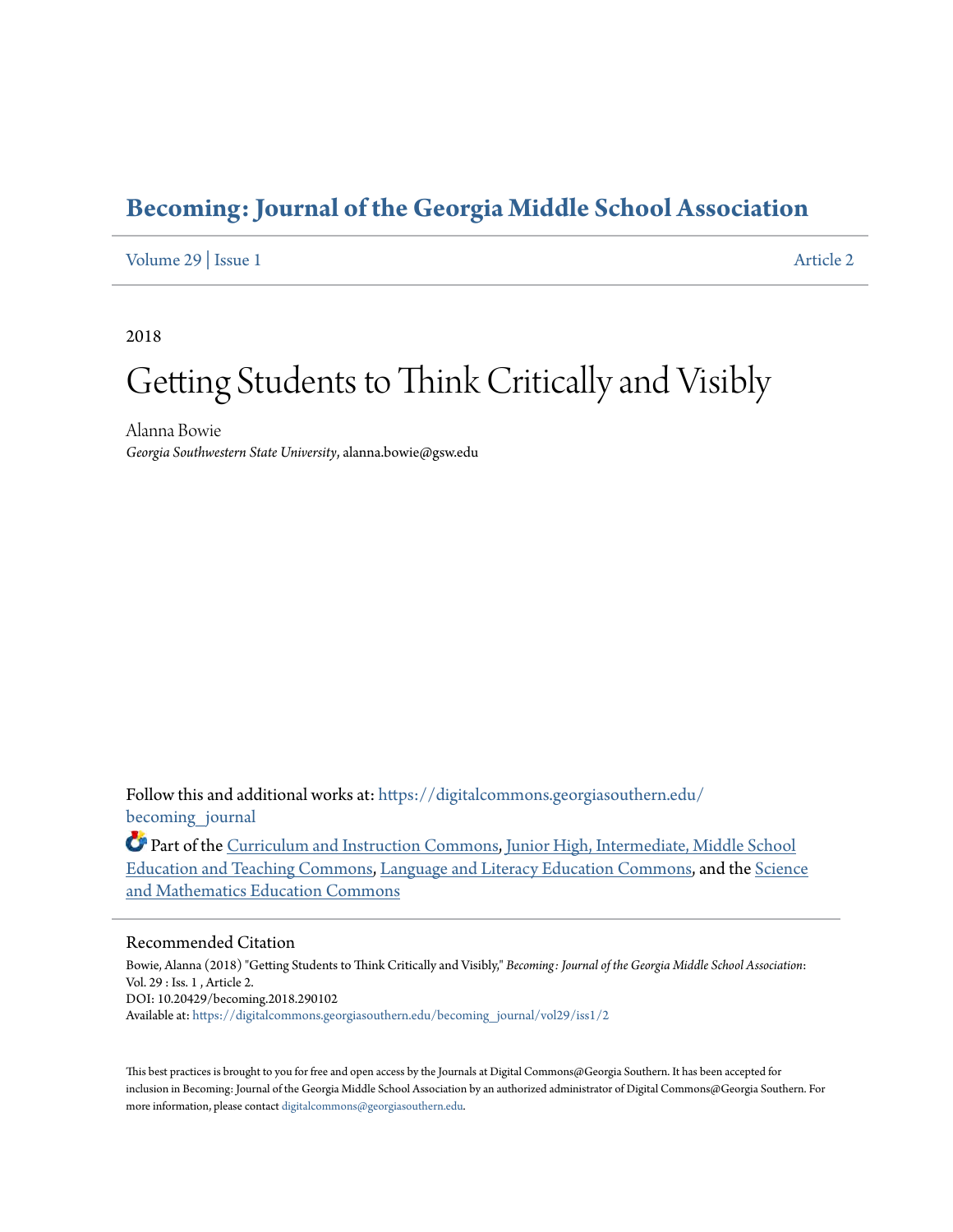## **Getting Students to Think Critically and Visibly**

Alanna Bowie Georgia Southwestern State University

Students can sometimes find the classroom to be an uncomfortable environment; hence, it can be difficult to persuade them to voice their thinking in front of their peers. Students' fear of accidentally recalling incorrect answers in a classroom setting may set a domino effect of instant ridicule from their classmates, which can consequentially inhibit many of them from participating in future classroom discourse. To reduce fears, educators should foster an environment of support that encourages students to think visibly and more critically. The purpose of this article is to explore the literature, which suggests an environment that promotes creative learning and visible thinking inherently develops students' critical thinking skills resulting in them becoming better problem solvers.

Keywords: classroom culture; visible thinking; creative thinking; critical thinking; higher-order thinking; problem-solving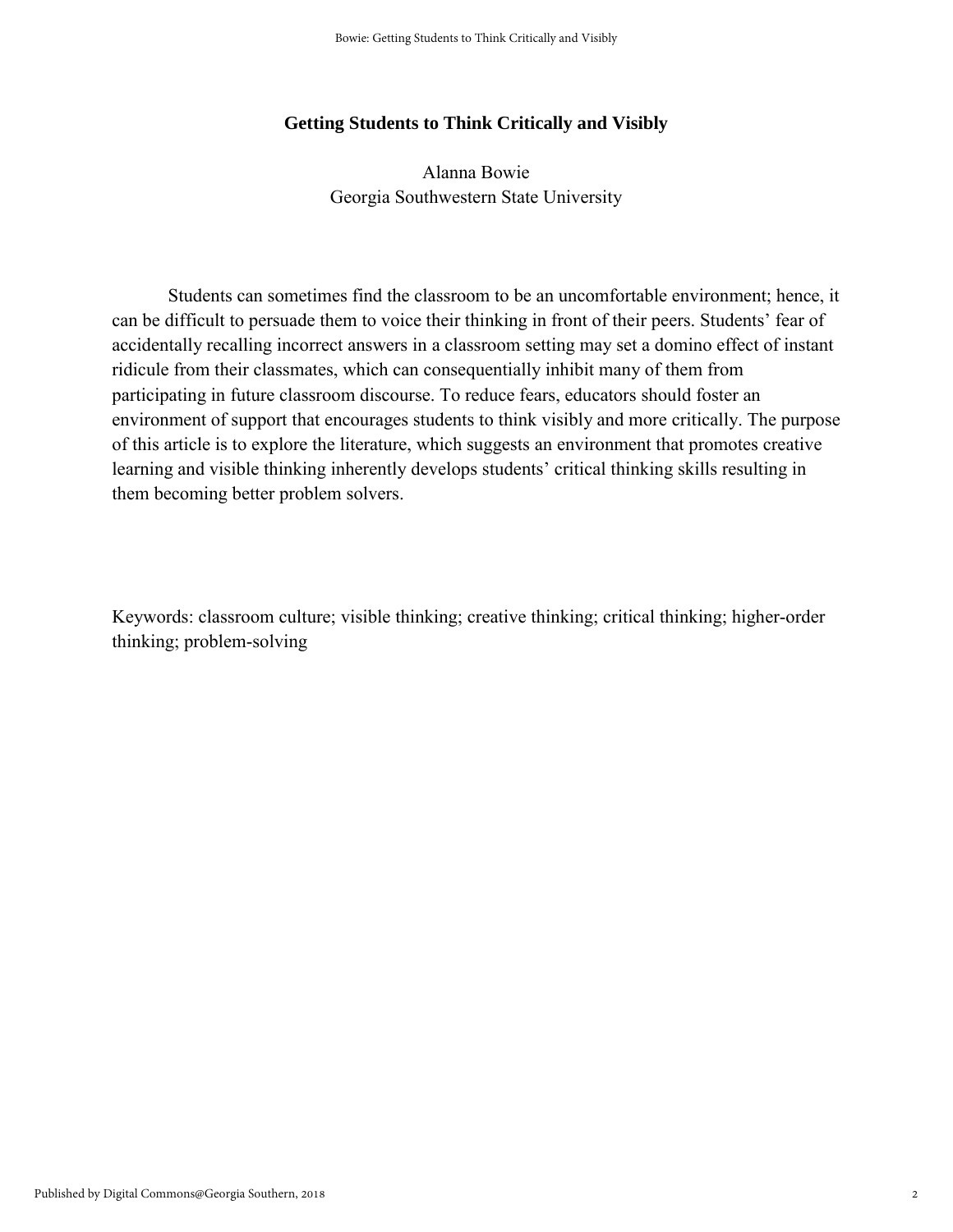#### **Introduction**

Educators face a myriad of issues in the classroom; one such issue is the ability to assist students to think critically without the need for continual teacher support. Salmon (2008) describes how cultivating a culture of independent thinkers by respecting and building on students' interests can progress their thinking routine. A thinking routine develops when educators document their students' progress and encourage them to show how they are constructing their knowledge. Sfard (2008), renowned for her research on thinking and communication, determined that thinking is an interpersonal form of communication and is not necessarily a self-sustained separate act (Sfard, 2008). The integration of these theories implies that thinking is communicative and attainable through encouragement. The review of literature explored in this article describes how building a positive classroom fosters an environment for students to think more visibly which will intuitively increase critical thinking and problemsolving skills.

#### **Literature**

#### *Creating a classroom culture of thinking*

A positive classroom culture is important for a student's socio-emotional development (Jones, Bailey, Brion-Meisels, & Partee, 2016). Promoting a sense of belonging and security builds relationships between students and teachers (Hughes, Luo, Kwok, & Loyd, 2008; Jones, Bailey, Brion-Meisels, & Partee, 2016). In classrooms where a socio-emotional learning model is established, students' feel supported to engage in problem-solving activities and collaborative classroom practices (Jones, Bailey, Brion-Meisels, & Partee, 2016).

Ideally, a commonly shared ownership of intolerance for inappropriate behavior will build students' trust in the classroom (Freiberg & Lamb, 2009). Shared leadership empowers the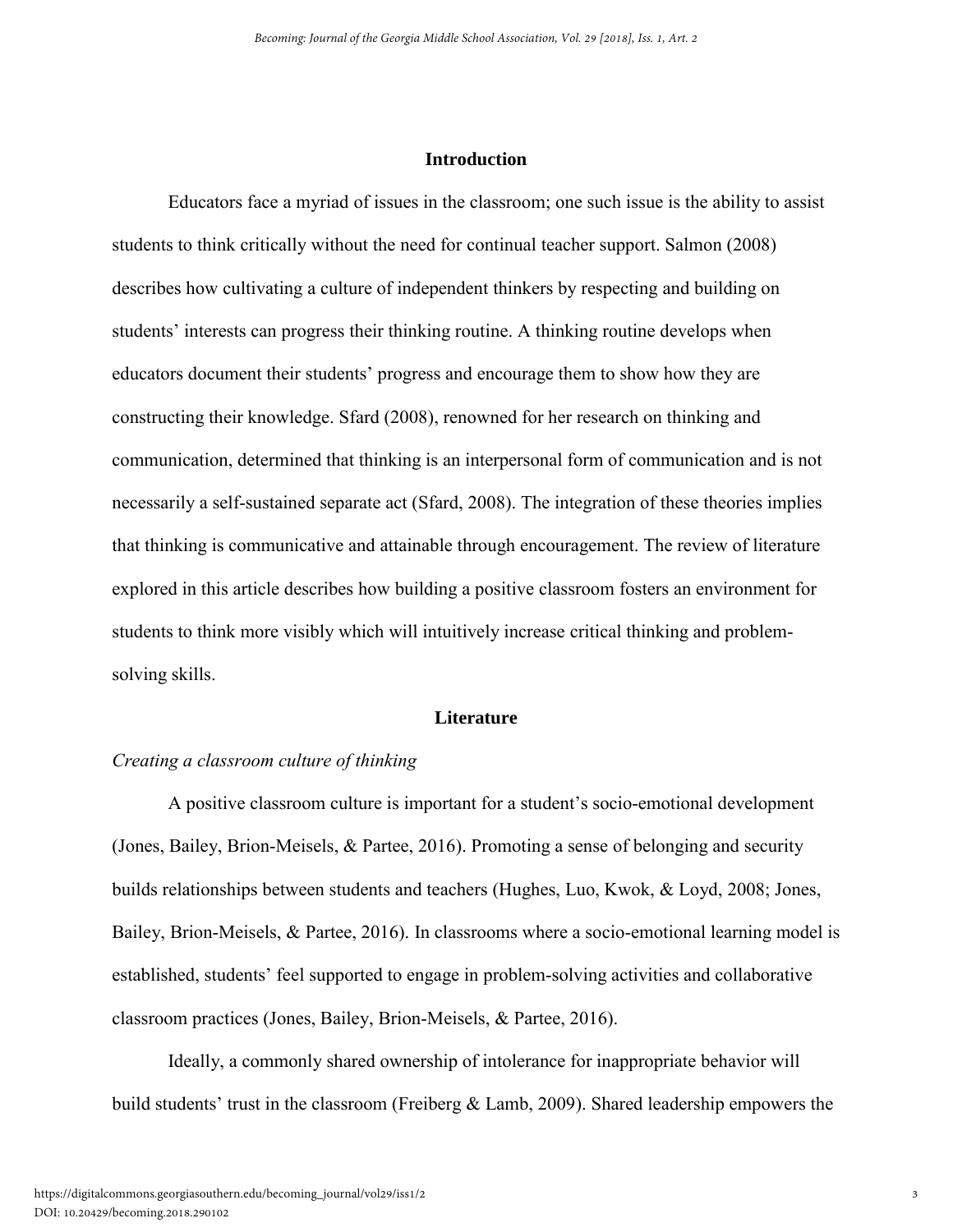students to feel secure enough to impart their ideas, reveal their curiosities, and demonstrate higher-level thinking (Cornelius-White, 2007; Freiberg & Lamb, 2009). A classroom climate that supports students' academic successes and failures as well as their emotional wellness, sets the course for student connectedness and a productive classroom environment (Freiberg & Lamb, 2009). Building a culture of wonder and thinking permits students to seek their own answers to questions that would usually be disseminated by the teacher. Students begin to make personal connections with the content and explore additional pathways for solutions (Dweck, 2007; McNair, 2017).

#### *Making thinking more visible*

Wolfe (2007) declares that the student growing the dendrites is the one who is doing the work. Visible thinking ensues when students are actively participating in discussions, writing, or demonstrating a skill in a creative manner permitting the teacher to assess the learning objective.

Additionally, asking questions that require students to explain their answers and thinking encourages students to think more visibly (Medina, 2017). Informal feedback provided by both teachers and peers permit the learner to evaluate and self-assess his/her thinking (McNair, 2017). A classroom environment that fosters encouragement, respect, and a culture of thinking invariantly launches the process of visible thinking. In essence, visible thinking is no longer hidden but evident when students are actively participating in learning experiences, which extend to solving puzzles, designing artwork, writing, connecting ideas, and conducting productive discourse (Ritchhart & Perkins, 2008).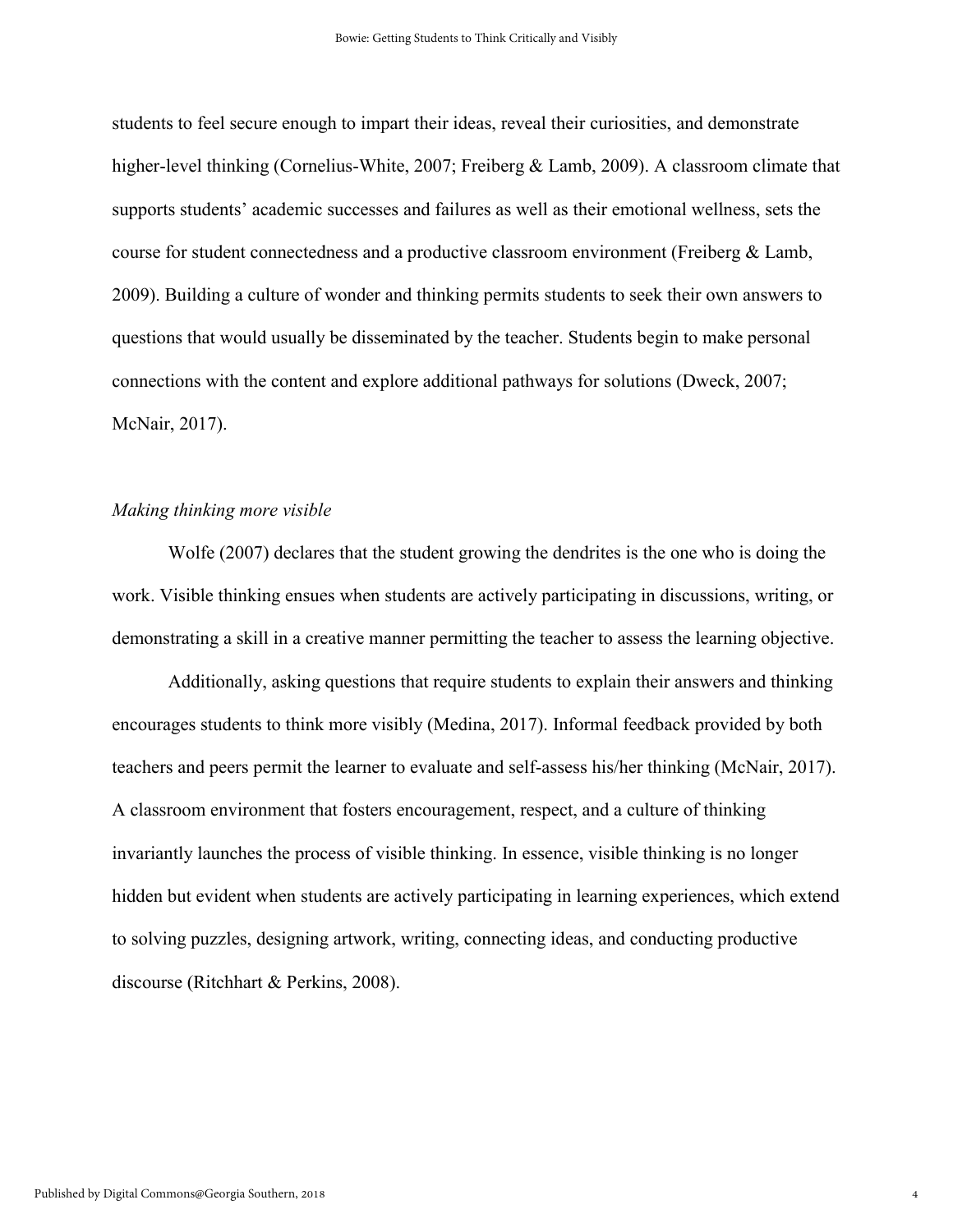### *Creative play and critical thinking*

Over 60 years ago, *The Taxonomy of Educational Objectives* was published identifying six categories of cognitive development. Known as Bloom's taxonomy, the original design was created using nouns to describe each category of development. In 2001, editors Anderson and Krathwohl, along with six coauthors, revised the original version of Bloom's taxonomy changing the noun categories to verb tenses. Much like the original version, the six-step hierarchy categorizes each level for higher- order learning with *Create* listed as the top tier for knowledge acquisition. Bloom's taxonomy has long been the pulse in regulating higher-order thinking in education (Agarwal, 2018).

In 2010, Gruenfeld determined that the process of acquiring higher-order thinking oftentimes is associated with the students engaging in creative play or learning. Acknowledging that if a student is creatively playing, then the student is also critically thinking because active participation in creative play is equivalent to critical thinking (Gruenfeld, 2010).

Tomlinson (2017) asserts that fostering an environment to develop creative thinking is a process that is centered around four stages – preparation, incubation, illumination, and verification (pg. 91). The preparation stage is spent reading, analyzing and collecting information. During the incubation stage the students are reflecting on their acquired learning and reevaluating their ideas. The illumination stage is the moment of sheer revelation that a possible solution is forthcoming; thereby, leading to the final stage classified as verification or where the solution is tested for confirmation and affirmation. Tomlinson acknowledges that these practices are evolving and they are not developed overnight. However, once the trial and error implementation stage is over, these practices are favorable in developing a problem solving mindset that begins to intuitively seek creative solutions (Tomlinson, 2017).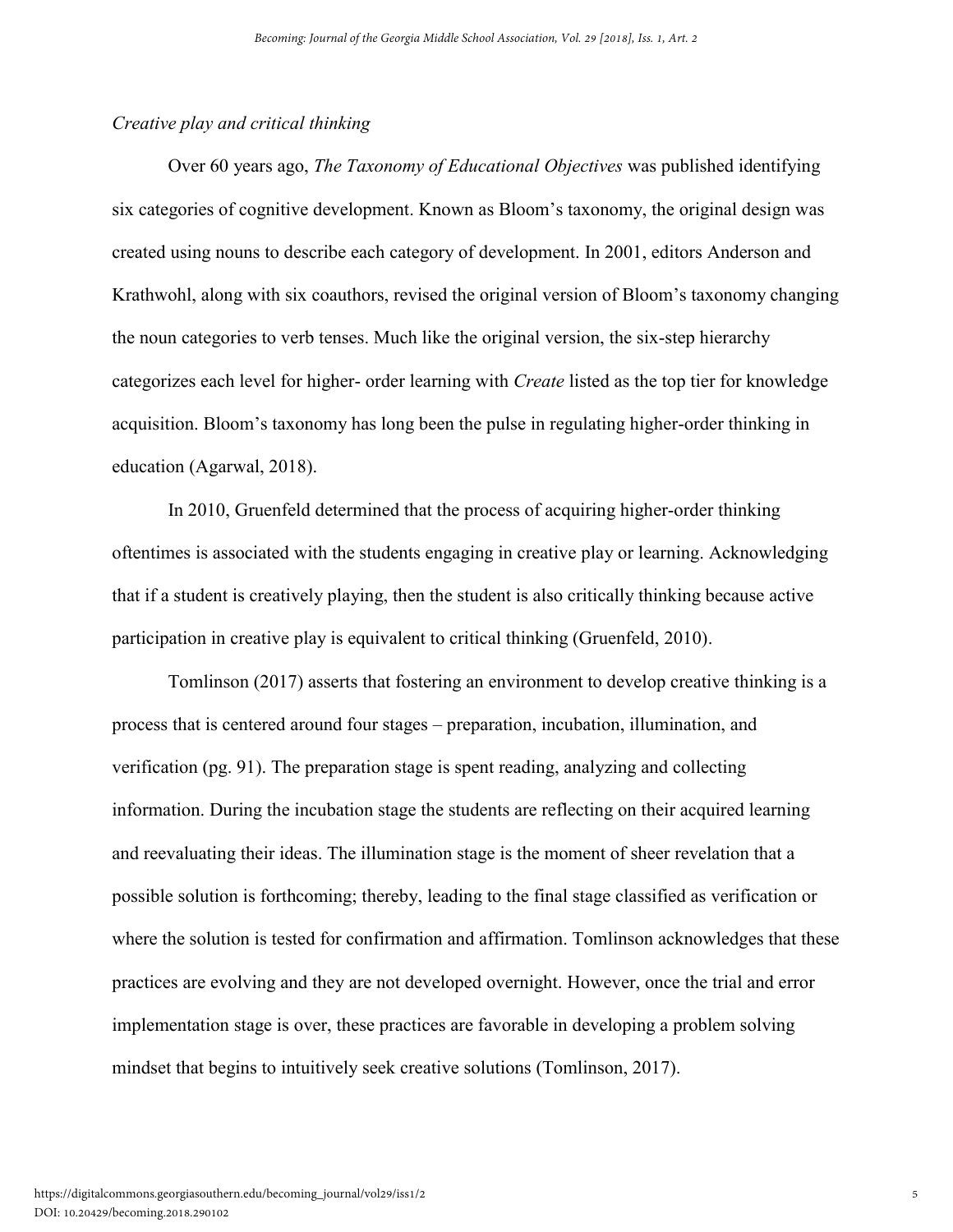#### *Building problem solving skills*

Beghetto (2017) states that the journey to incorporate creative learning into the classroom can be a place of uncertainty for some educators. The thought of resigning old habits of authority to designing activities to increase student interest is to conduct a classroom of chaos. To eliminate some of these feelings of anxiety, teachers have to expose students to ill-defined problems and instruct them according on the best way to productively respond. The process of unrestrictive teaching is a gradual one. Teachers can transform a restrictive exercise to a problem solving activity by simply removing a pre-determined requirement. In a mathematics class, for example, the teacher could ask students to create and find the area of a quadrilateral using a selected set of dimensions rather than giving them a worksheet of quadrilaterals with the repeated task of finding the area of each figure. This will encourage students to seek multiple solutions, challenge ideas, and persevere through setbacks (Beghetto, 2017).

Spencer (2017) notes that unrestrictive methods of learning can help students to think differently or more openly suddenly questioning standard solutions and common ideas. Simple teaching adjustments and encouragement can push students to think beyond their usual limits. Moreover, Milner (2017) suggests that teachers should not focus solely on developing students' academic skills applicable to their pedagogy, but to the societal norms surrounding them. The transfer of knowledge from academics to society is essential in cultivating students' ability to think creatively.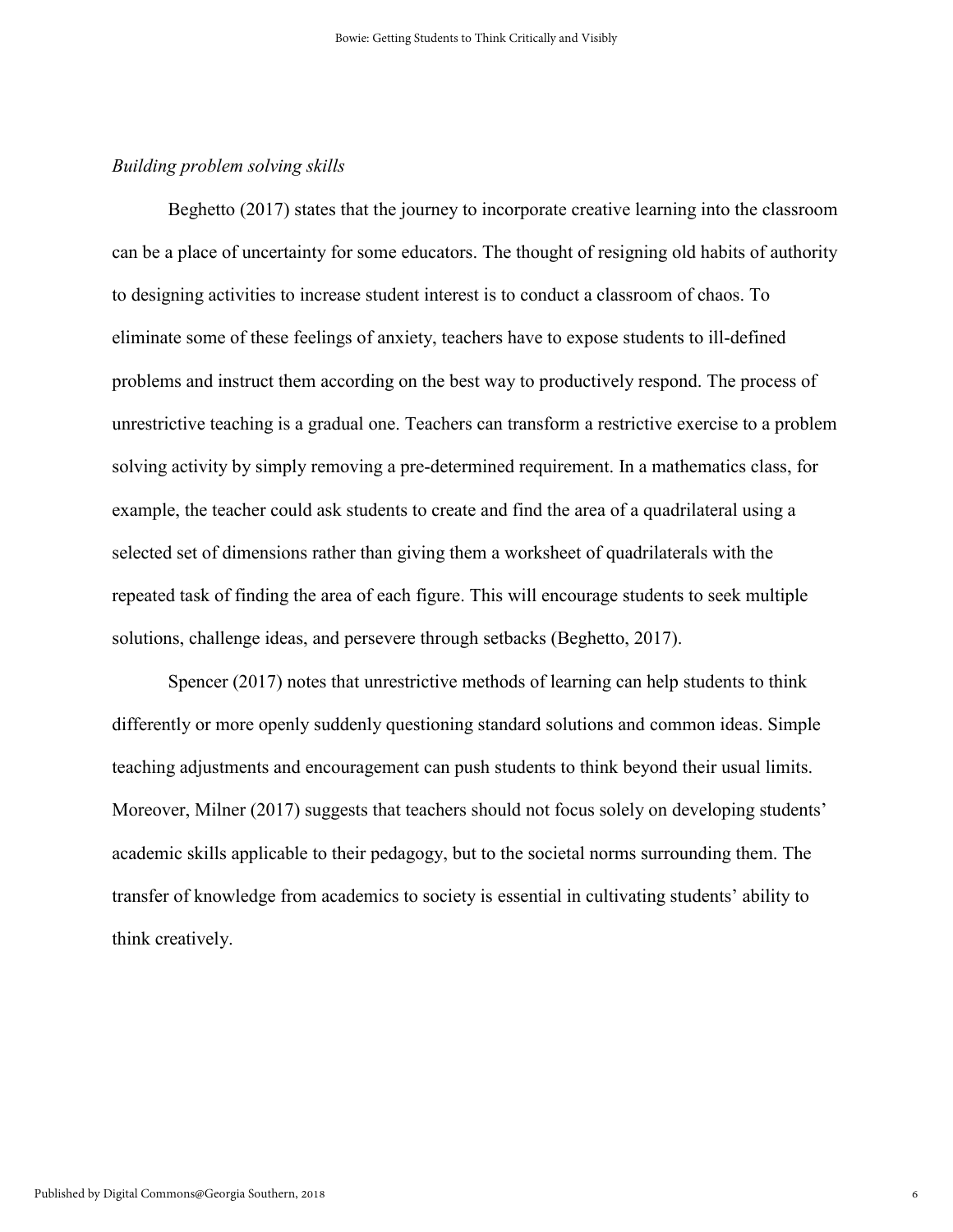#### **Conclusion**

Although the mindset of both educators and students have transformed from the teacher being the disseminator of knowledge to more of a facilitator, the classroom culture has not advanced as successfully. Unfortunately, isolation and fear is a reality for many students in today's classrooms. These students' voices are oftentimes muted and learning can be uneventful.

To reverse this course, educators can develop a classroom culture of self-regulated learners who will regard the classroom as safe place. The process of creating a safe and productive classroom does not develop overnight. However, with frequent incremental changes the environment will become more acceptable.

The development of unrestrictive lessons, respectable discourse, and valuing differences is fundamentally the initial checkpoint towards progressing to a productive learning environment. Once in place, students should feel relaxed to make their thinking more visible.

Visible thinking promotes students to openly contribute to classroom discussions, which can inevitably help themselves and their peers to frame ideas. Hopefully, these same ideas and practices will extend beyond the classroom. But it is the steady progression of encouraging visible thinking that inspires creativity in the classroom. The journey, which sets the path for students to think more creatively and critically, is one that also develops students' independence to self-regulate their learning and increase their ability to become better problem-solvers.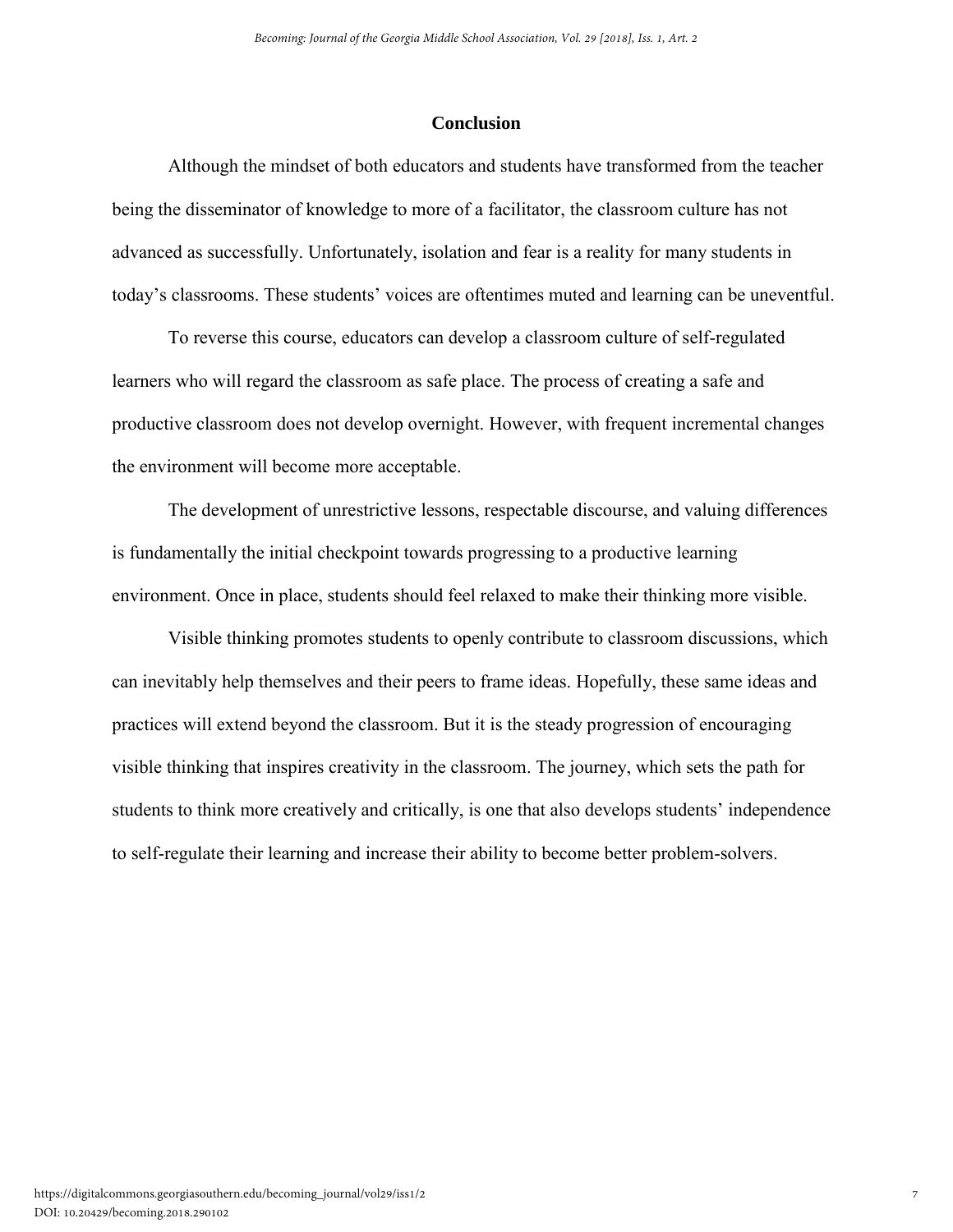#### **References**

- Agarwal, P. K. (2018). Retrieval practice & bloom's taxonomy: Do students need fact knowledge before higher order learning?. *Journal of Educational Psychology*. Advance online publication.<http://dx.doi.org/10.1037/edu0000282>
- Anderson, L. W. (Ed.), Krathwohl, D. R. (Ed.), Airasian, P. W., Cruikshank, K. A., Mayer, R. E., Pintrich, P. R., Raths, J., & Wittrock, M. C. (2001). *A taxonomy for learning, teaching and assessing: A revision of bloom's taxonomy.* New York, NY: Longman Publishing.
- Beghetto, R. A. (2017). Inviting uncertainty into the classroom. *Educational Leadership, 75*(2), 20-25.
- Bloom, B. S. (Ed.), Engelhart, M. D., Furst, E. J., Hill, W. H., & Krathwohl, D. R. (1956). *The taxonomy of educational objectives: The classification of educational goals* (Handbook 1: Cognitive domain). New York, NY: David McKay Company.
- Cornelius-White, J. (2007). Learner-centered teacher-student relationships are effective: A metaanalysis. *Review of Educational Research, 77*(1), 113-143.
- Dweck, C. S. (2007). *Mindset: The New Psychology of Success.* New York: Ballantine Books.
- Freiberg, H. J., & Lamb, S. M. (2009). Dimensions of person-centered classroom management. *Theory Intro Practice, 48*(1), 99-105.
- Gruenfeld, E. (2010). Thinking creatively is thinking critically. *New Directions for Youth Development, 125*, 71-83.
- Hughes, J. N., Luo, W., Kwok, O., & Loyd, L. (2008). Teacher-student support, effortful engagement, and achievement: A three-year longitudinal study. *Journal of Educational Psychology*, *100*, 1–14.
- Jones, S. M., Bailey, R., Brion-Meisels, G., & Partee, A. (2016). Choosing to be positive. *Association for Supervision and Curriculum Development, 74*(1), 63-68.
- McNair, E. L. (2017). Personalizing learning: Think like a teenager. *Knowledge Quest, 46*(2), 28-35.
- Medina, M. S. (2017). Making students' thinking visible during active learning. *American Journal of Pharmaceutical Education, 81*(3). 1-3.
- Milner, H. R. (2017). Cultivating problem solvers in shifting cultural contexts. *Educational Leadership, 75*(2), 89-90.